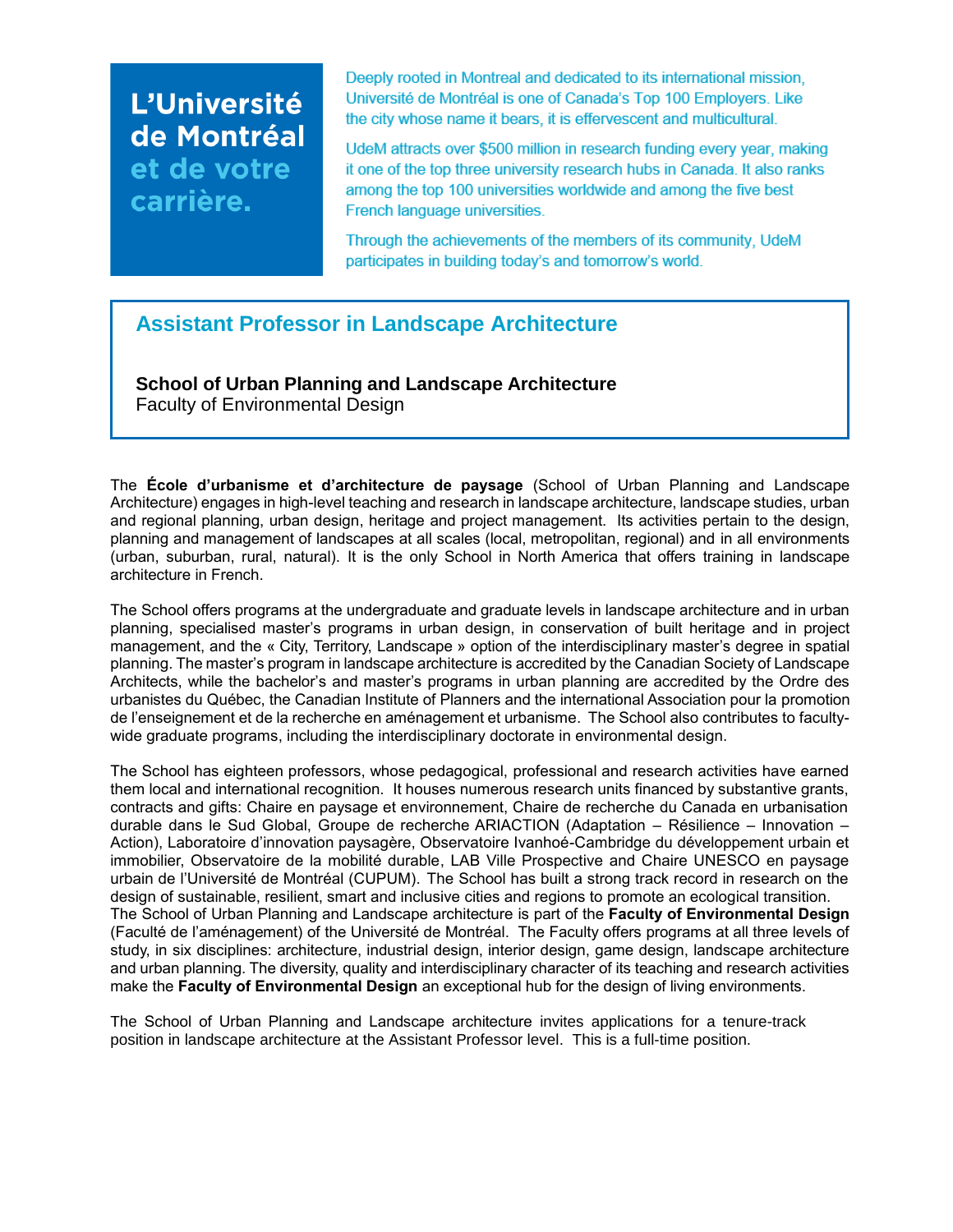# **As a professor, you will have the opportunity to contribute to the excellence of your school:**

Through your teaching to students and through your research activities. You will also ensure the influence of your discipline in addition to actively participating in the functioning of a renowned institution. As such, you will :

- **X** Teach (workshops, courses, seminars) and supervise at all three levels of study, in the degree programs of the School (minor, bachelor's, master's degree) and in other master's degrees and PhD programs offered by the Faculty. It includes teaching studios in urban landscape;
- **Develop a teaching and research program in landscape architecture, landscape studies and** evaluations, project design, planning or management of landscape projects;
- **DED** Contribute to the development and coordination of the School's programs;
- **DED** Contribute to the life of the School, of the Faculty and of the University and to their global reputation.

# **To succeed in this role, you will need:**

- A PhD on a topic related to landscape architecture, planning or a related discipline. Applications will be considered from those who have submitted their dissertation or whose training and experience are considered equivalent to a doctorate;
- A professional degree in landscape architecture or an equivalent degree;
- A publication record, including manuscripts currently under peer review or review by a publisher;
- **An ability to teach undergraduate and graduate level courses and supervise master's level and** doctoral research projects;
- An ability to work in teams in an interdisciplinary context;
- An adequate knowledge of the French written and spoken language **or** a strong commitment to mastering the proficiency level required, in accordance to [Université de Montréal's](https://francais.umontreal.ca/politique-linguistique/la-politique-linguistique-en-bref/)  [Language Policy.](https://francais.umontreal.ca/politique-linguistique/la-politique-linguistique-en-bref/) An institutional learning support program is offered to all professors wishing to learn French or improve their communication skills.

#### **Additional assets:**

- Eligibility for membership with the Association des architectes paysagistes du Québec (AAPQ) or with the Canadian Society of Landscape Architects, or membership in a professional association of landscape architects;
- **EXECUTE:** Research expertise pertaining to one or more global issues:
	- Creative process, co-design and innovative design;<br>○ Bioregionalism, urban ecosystems and territorial me
		- Bioregionalism, urban ecosystems and territorial metabolism.
- **Good command of English;**
- **Mastery of innovative digital tools for 2D and 3D design and simulation at several scales;**
- **D** Other expertise or interests may be considered.

#### **How to submit your application**

People are invited to submit their application by **February 1st, 2022 at 4:00 P.M. (EST)**, by emailing their application file, in PDF format, to:

### **Danielle Dagenais, Chair**

School of Urban Planning and Landscape Architecture Faculty of Environmental Design E-mail: **[direction-urbapa@umontreal.ca](mailto:%20direction-urbapa@umontreal.ca)**

At first, the application file must contain the following two elements:

- **A statement of purpose** containing a brief presentation of teaching philosophy and research interests;
- **A curriculum vitae** that presents the candidate's teaching experience, list of publications, list of research grants, and, if applicable, list of professional projects, as well as the names, e-mail addresses and phone numbers of three respondents that the search committee may contact. Concerning